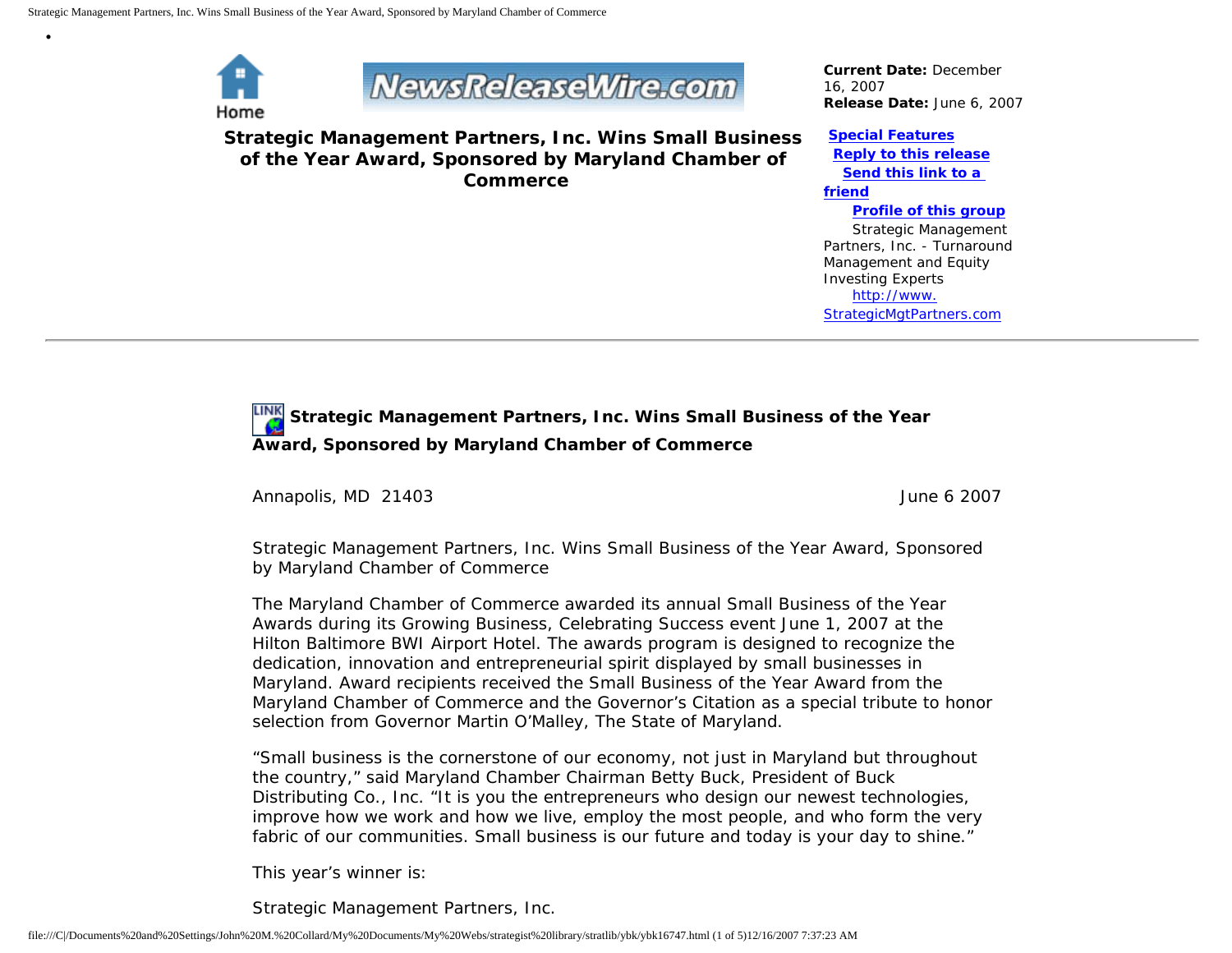[Strategic Management Partners, Inc.](http://www.strategicmgtpartners.com/) is a nationally recognized turnaround management firm specializing in interim executive leadership, turnaround and crisis management, asset recovery, and investing in underperforming companies. Based in Annapolis, Maryland, the company remains small and focused by design, and measures its success in terms of client company growth, assets recovered, and jobs saved and created. Strategic Management Partners has many client turnaround success stories. From a \$59 million federal systems integrator to a \$4.8 million commercial printer, Strategic Management Partners' Executives have saved companies, and jobs, in Maryland and throughout the country. Strategic Management Partners' nomination was supported by the Maryland Chamber of Commerce, the Annapolis/Anne Arundel County Chamber of Commerce, and the Anne Arundel Economic Development Corporation.

Strategic Management Partners, Inc. helps its clients recover assets, restore value to troubled portfolio companies, prepare entities for 'cash out' at maximum value, support litigation, and invest private equity into underperforming opportunities. The firm has been advisor to Presidents Bush, Clinton, and Yeltsin, World Bank, EBRD, Company Boards, and Equity Capital Investors on leadership, governance, turnaround management and equity investing. Turnarounds & Workouts Magazine has twice named SMP among 'Top 12 Outstanding Turnaround Management Firms'. The firm has been featured in the Wall Street Journal, Washington Post, Baltimore Sun, and many others.

"We are extremely honored and proud to receive this prestigious award," said John M. Collard, Chief Executive Officer of Strategic Management Partners, Inc. "We have three goals when we enter an engagement: 1) Gain control of a dire situation, stabilize work environment and jump-start the company; 2) Establish a viable plan, rebuild an enduring management team to implement that plan; and 3) Hire our replacement. We believe true company value comes from a stable competent cohesive team of people resources committed to company growth, profitability and prosperity. We do not build-up the number of consultants on engagements because when they leave all of the value leaves with them. Instead, we utilize the client's employees and take them to the next level. We build value into the company for the employees, investors and all stakeholders."

"I would like to congratulate Strategic Management Partners, Inc. and applaud not only the finalists, but all the nominees for the 2007 Small Business of the Year Awards," said Kathleen T. Snyder, CCE, President & CEO of the Maryland Chamber. "By providing jobs, getting involved with chambers of commerce and improving the quality of life in our communities, these small businesses have indeed become the foundation of Maryland's economy."

In all, there were 35 companies nominated. Nominees for the awards program must be a member of the state or a local chamber of commerce, have a permanent business location with employee(s) in Maryland, and have been in operation for a minimum of two years. The judging panel for the awards program was comprised of representatives of Maryland's business media, including Washington Smart CEO magazine, the Baltimore Examiner and Corridor Inc. Criteria upon which the nominees were judged include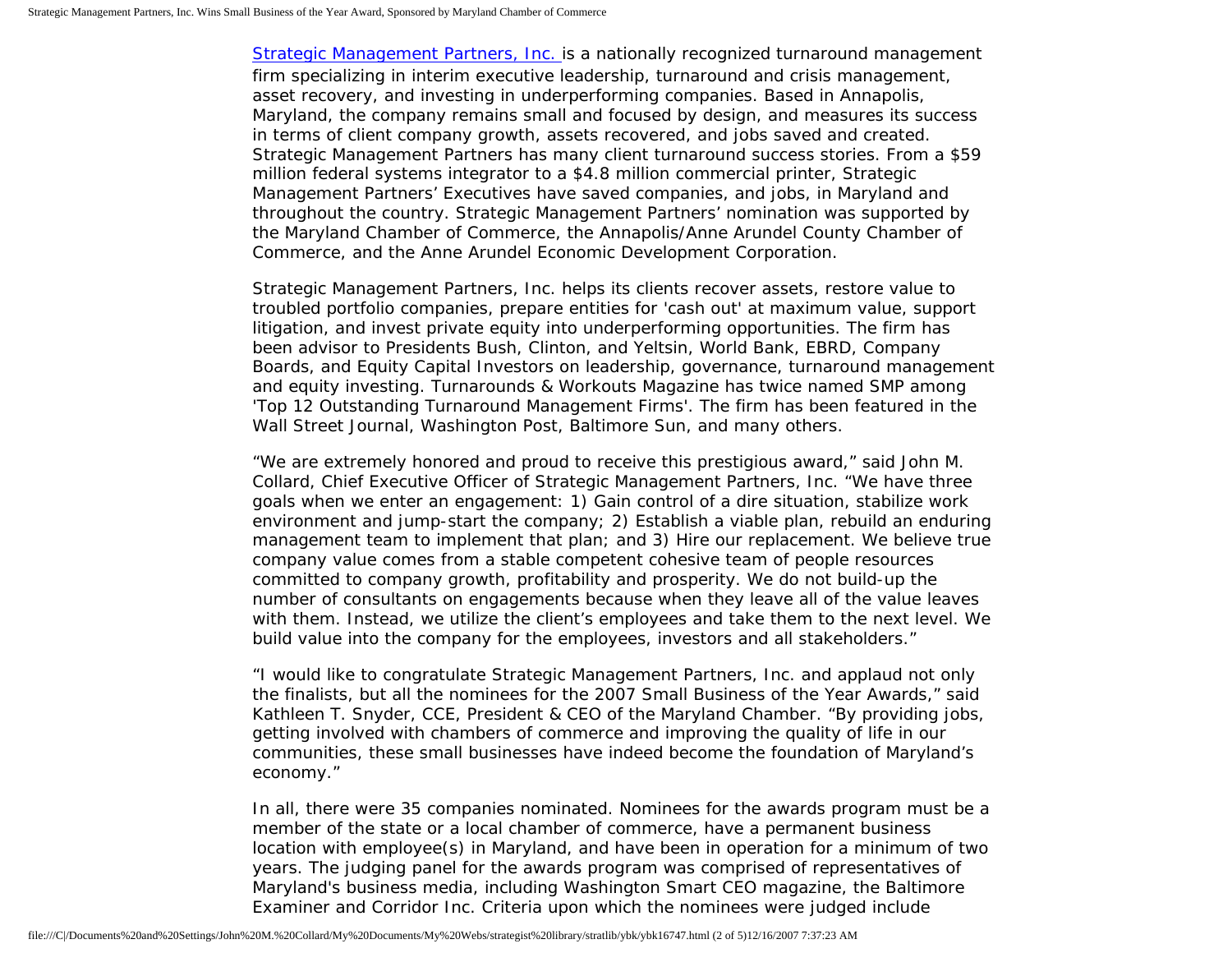performance, growth, innovation, creativity, competitiveness, community involvement and more.

This was the awards program's sixth year. Previous winners include Advance Business Systems, HarVest Bank of Maryland, Millennium Marketing Solutions, Colosseum Gym & Personal Training, Correct RX Pharmacy Services, British & American Auto Care, and many others.

About the Maryland Chamber

The [Maryland Chamber of Commerce](http://www.mdchamber.org/) is a non-profit coalition of 850 businesses who employ more than 440,000 people in the state. Its mission is to maximize opportunities for its members to grow and prosper. For more information about the Chamber, visit its website, [www.mdchamber.org](http://www.mdchamber.org/) or call (410) 269-0642.

###

Reference:

[www.StrategicMgtPartners.com](http://www.strategicmgtpartners.com/)

[Maryland Chamber of Commerce Archive: Small Business of the Year Awards](http://www.mdchamber.org/news/07sboty.asp)

John M. Collard (Strategist@aol.com) Chairman Strategic Management Partners, Inc. 522 Horn Point Drive Annapolis, MD 21403 Phone : 410-263-9100 Fax : 410-263-6094

[www.StrategicMgtPartners.com](http://www.strategicmgtpartners.com/)

More Information [SMP Library: Strategic Management Partners, Inc. Wins Small Business](http://members.aol.com/stratlib3/mccsbyr.html)  [of the Year Award](http://members.aol.com/stratlib3/mccsbyr.html)

[Contact John M. Collard](http://www.expertclick.com/expertClick/contact/default.cfm?Action=ContactExpert&GroupID=1016) 口

[Ask a question with InterviewNetS](http://www.expertclick.com/expertClick/contact/default.cfm?GroupID=1016)M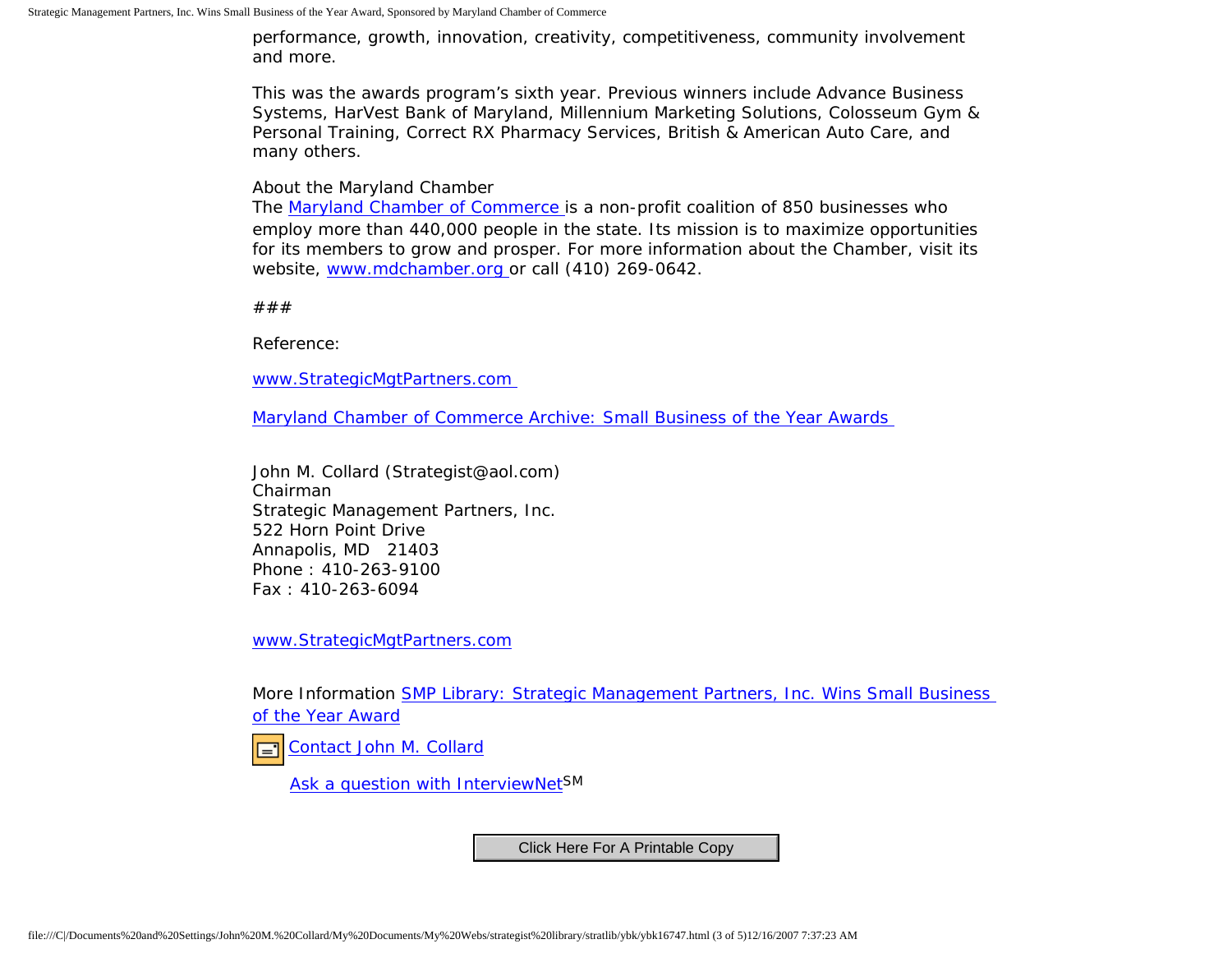|     | Other experts on these topics:   |
|-----|----------------------------------|
| 1.  | <b>Management</b>                |
| 2.  | Leadership                       |
| 3.  | <b>Planning</b>                  |
| 4.  | <b>Invest</b>                    |
| 5.  | <b>Strategy</b>                  |
| 6.  | <b>Small Business</b>            |
| 7.  | <b>Strategic Planning</b>        |
| 8.  | <b>Advisor</b>                   |
| 9.  | <b>Valuation</b>                 |
| 10. | <b>Transition</b>                |
| 11. | <b>Value</b>                     |
| 12. | <b>Bankruptcy</b>                |
| 13. | <b>Crisis Management</b>         |
| 14. | <b>Governance</b>                |
| 15. | <b>Investment Management</b>     |
| 16. | <b>CEO Effectiveness</b>         |
| 17. | <b>Executive Leadership</b>      |
| 18. | <b>Turnaround</b>                |
| 19. | <b>Corporate Change</b>          |
| 20. | <b>Ethical Issues/Management</b> |
| 21. | <b>Startup</b>                   |
| 22. | <b>Corporate Restructuring</b>   |
| 23. | <b>Executive Transition</b>      |
| 24. | <b>Turnaround Management</b>     |
| 25. | <b>Venture Capital</b>           |
| 26. | <b>Asset Recovery</b>            |

**27. [Corporate Renewal](http://www.expertclick.com/search/default.cfm?SearchCriteria=Corporate Renewal)**